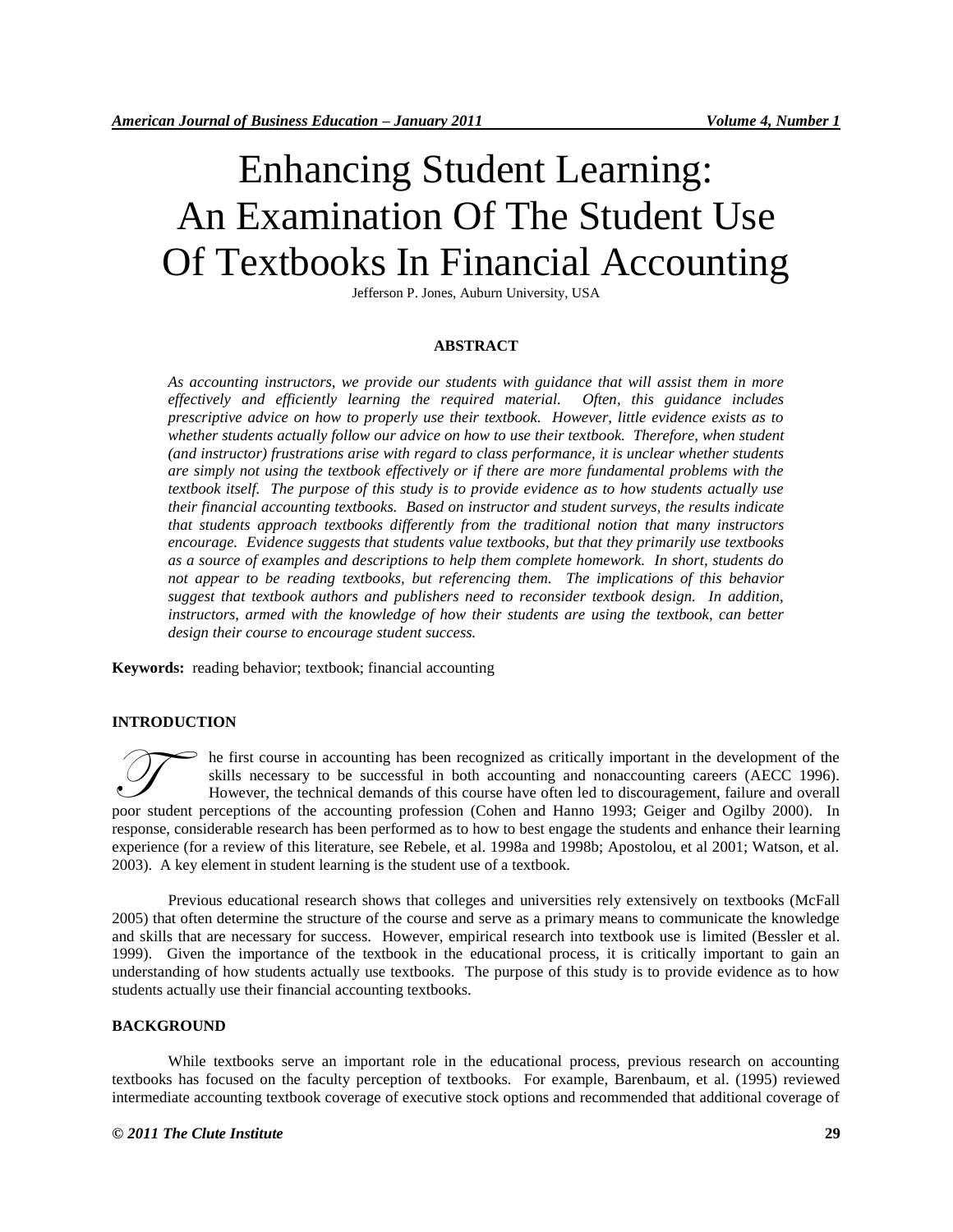relevant valuation issues be expanded consistent with Accounting Education Change Commission recommendations. In a survey of faculty members, Smith and DeRidder (1997) determined that the textbook selection process was predominated by committees for financial and intermediate courses, and accounting faculty considered comprehensibility to students to be the most important selection criteria. In neither of these studies was the actual student opinion on content or comprehensibility obtained.

A limited number of studies have attempted to assess the readability of financial accounting textbooks. Traugh, et al. (1987) assessed the readability of introductory accounting textbooks and found no significant differences in readability across the textbooks considered. Sullivan and Benke (1997) compare financial accounting textbooks across a list of objective attributes developed by the authors and reviewed by other accounting faculty. In addition, the readability of the books was assessed using a computer program. Davidson (2005) investigated longterm trends of readability; however, it did not compare the readability of individual texts. Plucinski, et al. (2009) used the Flesh-Kincaid Grade Level reliability index to assess readability of selected textbook chapters. In all of these studies, there was no investigation of how the student actually used the textbook.

Phillips and Phillips (2007) is the first study that attempts to take a student perspective on textbook reading. In this study, students prepared learning journals that gave detailed information on how they approached each chapter. Results indicate that students' reading behaviors range from in-depth reading to skimming of material. In addition, some students read before the assigned material was covered in class; others read after the assigned material was covered in class. The authors suggest that instructors should encourage "better" reading habits by actively advising students how to read the textbook.

In contrast to the normative approach that has typically been adopted, this study attempts to understand how students currently use their textbooks. With this understanding, instructors (and textbook authors) can better design their courses (and textbooks) to reach today's students.

#### **METHODOLOGY**

Between 2006 and 2007, student focus groups were surveyed about their use of financial accounting textbooks. These focus groups consisted of 318 students at numerous higher educational institutions that had previously been enrolled and completed the introductory accounting course. To ensure a broad cross-section of students, the institutions ranged from community colleges to large, four-year universities. During the focus groups, the emphasis was on *how* students learned – not on the specific text that was used. To that end, four major questions were asked:

- What is the best way to succeed in introductory accounting?
- Do students value accounting textbooks?
- How do students read accounting textbooks?
- What do students consider important in accounting textbooks?

Subsequently, a pool of 1,147 university instructors were mailed surveys which expanded upon issues that arose during the focus group sessions. The response rate was approximately 16 percent (181 completed surveys were returned). In some instances, the instructors were asked the same questions as the students; in others, the instructors were asked additional questions that arose from an analysis of the focus group discussions. While the focus of this study was on student learning, the authors felt that the instructor responses could provide an interesting insight as to whether the instructors are "in-touch" with the way that their students actually use the textbook.

# **RESULTS AND DISCUSSION**

# **Question 1: "What is the best way to succeed in accounting?**

This initial question was intended as a global question designed to determine which attributes of the learning process were most valued by students, as well as which attributes the instructors felt contributed the most to success in financial accounting. The results of this question are presented in Exhibit 1.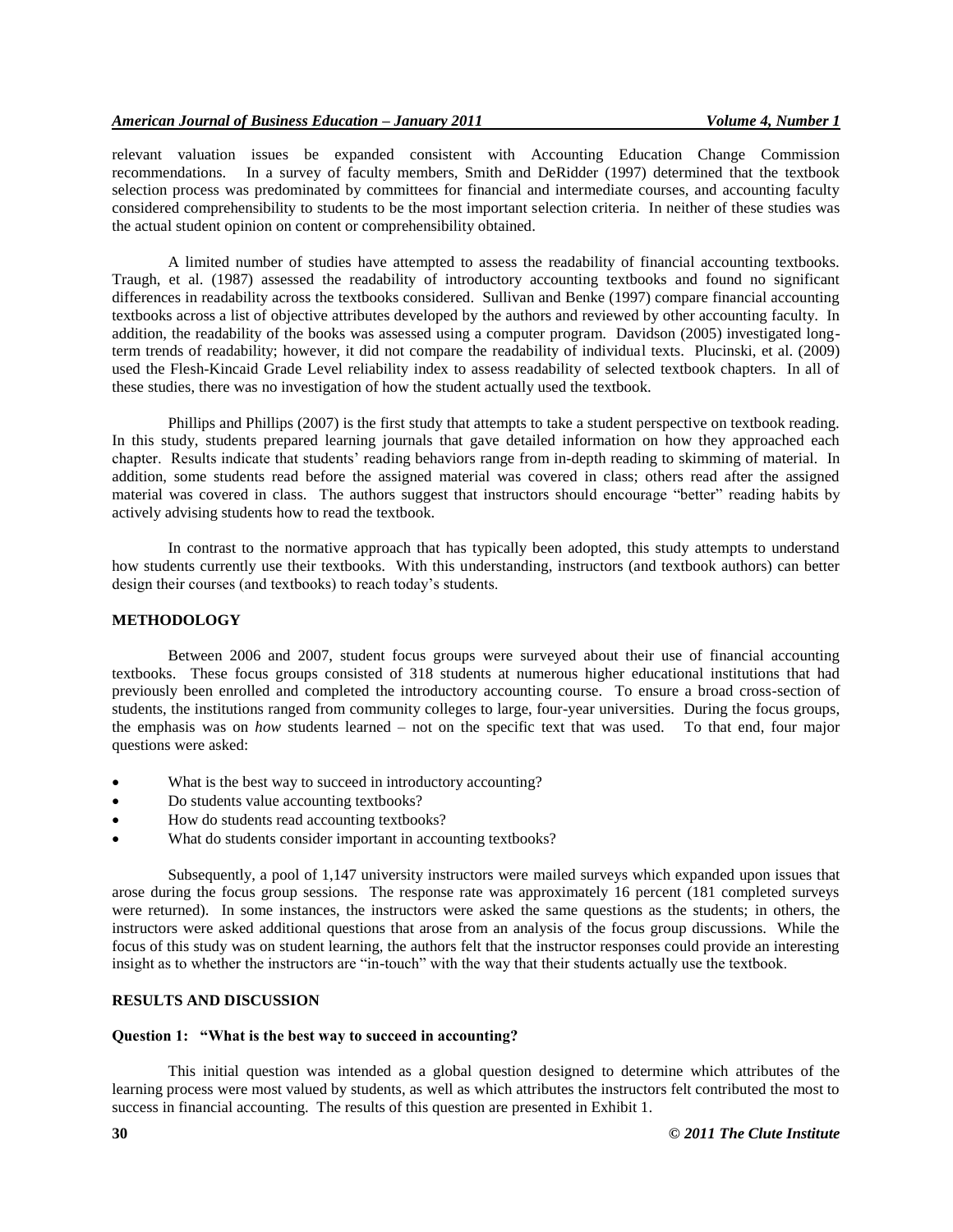

**Exhibit 1: Students - What is the best way to succeed in accounting?**

From the student responses, it is clear that the students place a major emphasis on the content delivered by the instructor. In addition, a slightly larger percentage felt that completing the homework, or "learning by doing", was the key ingredient to success. Therefore, while the students felt that both the time spent in completing their assignments and the instructor added value, the textual material in the textbook does not appear to be of major importance. Overall, this is consistent with the findings in Phillips and Phillips (2007), that many students feel that the textbook is a barrier to learning due to the complicated nature of the material. Anecdotal evidence suggests that the presentation by the instructor often serves to reduce this fear by making the textbook appear less complex.

Given the focus of this study on the student use of the textbook and the lack of value that students appear to place on reading the book, instructors were asked if they expected students to read the textbook prior to coming to class. The results are presented in Exhibit 2.



**Exhibit 2: Instructors - Do You Expect Students to Read the Text Prior to Coming to Class?**

While the vast majority of instructors desired students to read the material prior to the class discussion – with reasons given ranging from making class go smoother to enabling them to focus on higher level learning strategies – there seemed to be a disconnect with instructors' desires and students' actions. Perhaps, this is due to students not having a clearly articulated reading strategy. As noted by Phillips and Phillips (2007), while students should read with the intent to understand, most students adopt a reading strategy whereby they read quickly through the material in order to simply finish the assignment.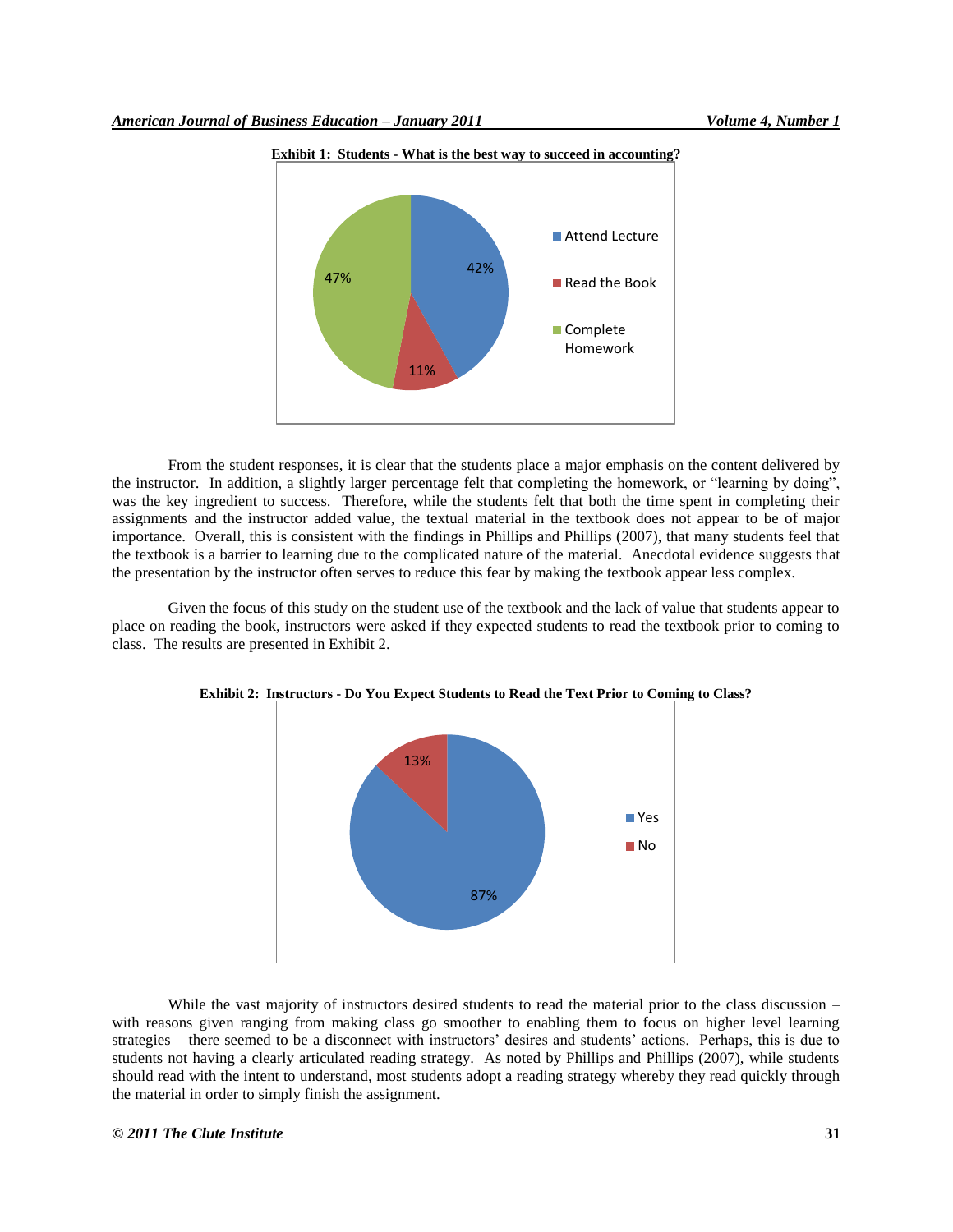In addition, when asked how important it was for students to complete their homework, 94 percent of the instructors viewed completing homework as an important part of the learning process. These results are presented in Exhibit 3.



While there seems to be a disconnect between instructors and students regarding the value of reading the textbook, both groups appear to recognize the importance of getting hands-on experience in solving accounting problems.

### **Question 2: Do Students Value Accounting Textbooks?**

While the previous results suggest that students do not place primary importance on their textbooks, other explanations are possible. For example, students may simply find the textbook less valuable than completing homework or attending lectures. Alternatively, students may use the textbook in a manner different from the way intended by instructors. Therefore, students were asked if accounting textbooks helped them succeed in class. Results are shown in Exhibit 4.



With 95 percent of the students responding that accounting textbooks were helpful, it is clear that the textbook is perceived by students as a valuable aid in the learning process.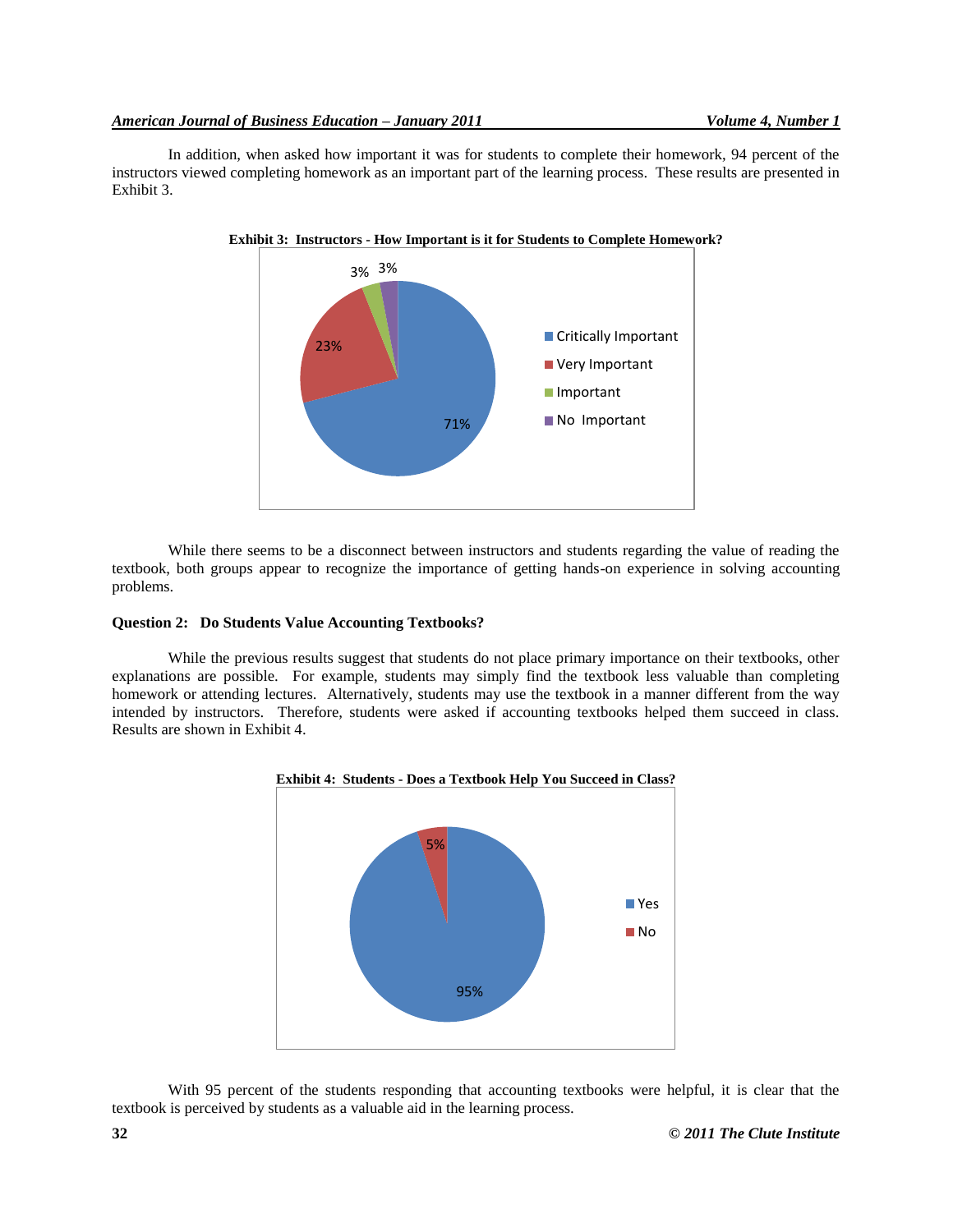## **Question 3: How Do Students Read Accounting Textbooks?**

While the textbook is clearly seen as a valuable tool in the learning process, the precise means by which the textbook is used is still unclear. To address this question, students were asked how they read their textbooks. Results are shown in Exhibit 5.



Several interesting items emerge from this analysis. First, while the majority of instructors prefer students to read prior to coming to class, only a small percentage (24 percent) actually do so. In addition, Phillips and Phillips (2007) document that as the semester progresses, the percentage of students who actually read prior to class decreases. Given the lack of preparation on the part of the student, instructors who rely on pre-reading of material may find it difficult to focus on the higher level concepts in class. Second, the dominant use of the textbook is when students struggle. In general, it appears that a majority of students use their books to help them complete their homework in situations where the knowledge was not adequately conveyed during the lecture. Finally, of particular interest, all students surveyed replied that they "read" their book. Thus, while the textbooks may not be used in the manner intended, the books do appear to be an important part of the learning process.

When instructors were asked how they thought students used their textbooks, the results (shown in Exhibit 6) were similar.



*© 2011 The Clute Institute* **33**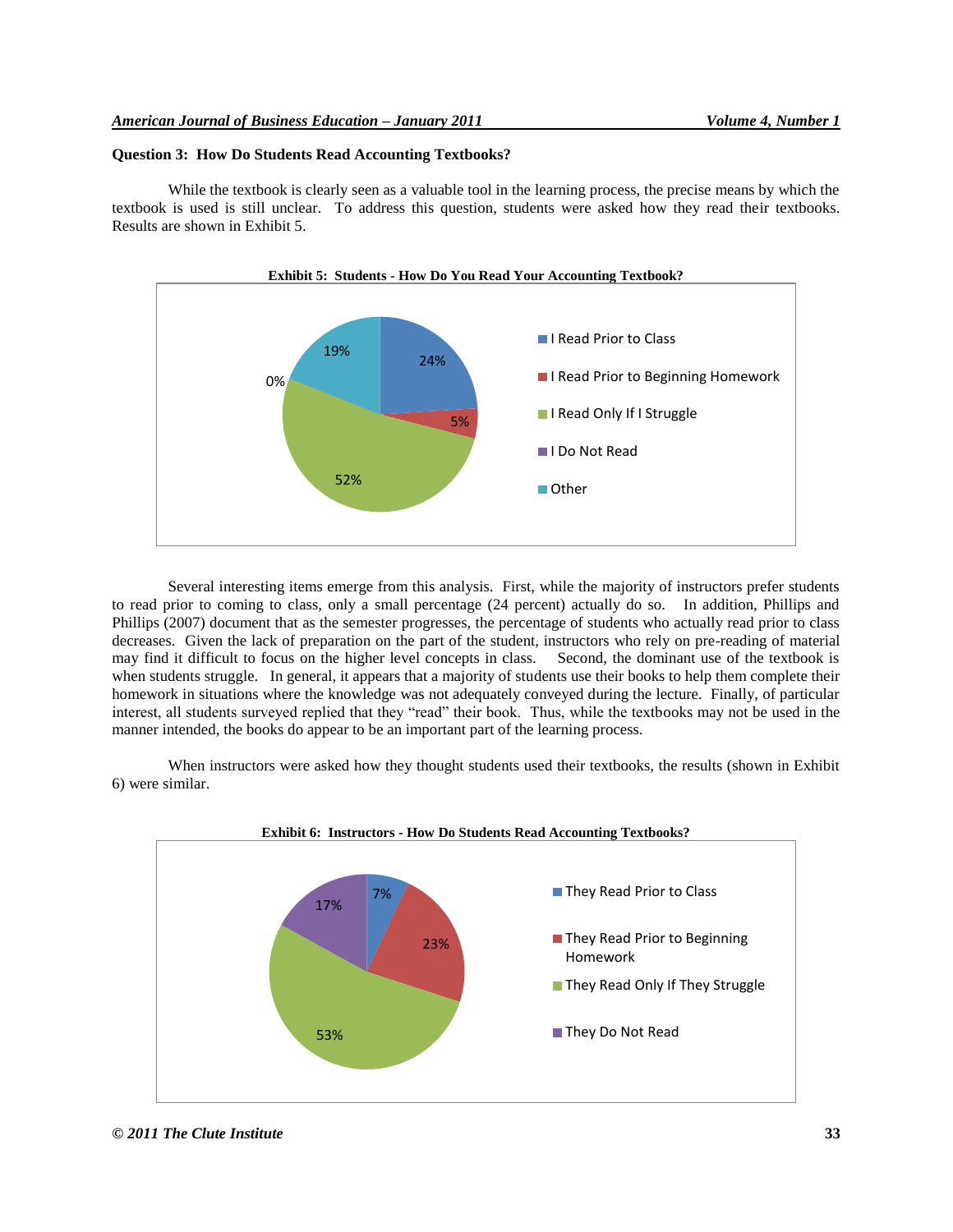## *American Journal of Business Education – January 2011 Volume 4, Number 1*

Most instructors (53 percent) believe that students only read their textbooks when they struggle with their homework, which is virtually identical to the student response. In addition, the instructors beliefs were also consistent with the student response in terms of whether students read prior to homework. While relatively fewer instructors believed that students read prior to coming to class, the combination of reading prior to class and reading prior to beginning homework was approximately 30 percent for both the instructor and student responses. Finally, the largest disconnect is in the number of students who don't read. While instructors thought 17 percent of the students do not read, all students reported reading the textbook at some point in time. Overall, the results support the contention that textbooks are being used - although not necessarily in the manner intended.

# **Question 4: What Do Students Consider Most Important in Accounting Textbooks?**

Given that students do find the textbook an important part of the learning process, students were then asked what aspects of the textbook were most important. Results are reported in Exhibit 7.





Students overwhelmingly responded that step-by-step examples were the most important part of the textbook. Given that the majority of students appear to be using their textbooks as study aids that help them complete their homework assignments, this finding is not surprising. In addition to the step-by-step examples, approximately 16 percent of the students responded that the most important portion of the book was the presence of review opportunities. Consistent with the use of step-by-step examples, it appears that students are using the book to reinforce concepts that they may have initially "learned" through other means, such as instructor's lectures. Surprisingly, the students did not place much importance in other aspects of the book such as real world examples and ethical features. Two possible explanations are that: (1) students are not typically tested on these aspects (nor is homework often assigned that addresses these topics) and, therefore, do not place much emphasis on them, or (2) these aspects are adequately covered in class and the textbook coverage is not as critical. Finally, it should be noted that no students mentioned the narrative text as the most important part of the textbook. Clearly, students are not reading the textbook in the manner that has been traditionally intended by authors.

To gain an understanding of the instructor perspective, the same question was asked of instructors. Results are presented in Exhibit 8.

Overall, the instructors' beliefs were consistent with the students. Clear step-by-step examples and review opportunities were the most valued. However, instructors placed more value on real world examples than the students. Anecdotal evidence from discussions with instructors suggests that this is due to instructors having a broader view of the importance of applying accounting principles to real world situations, while students tend to focus on what is being tested.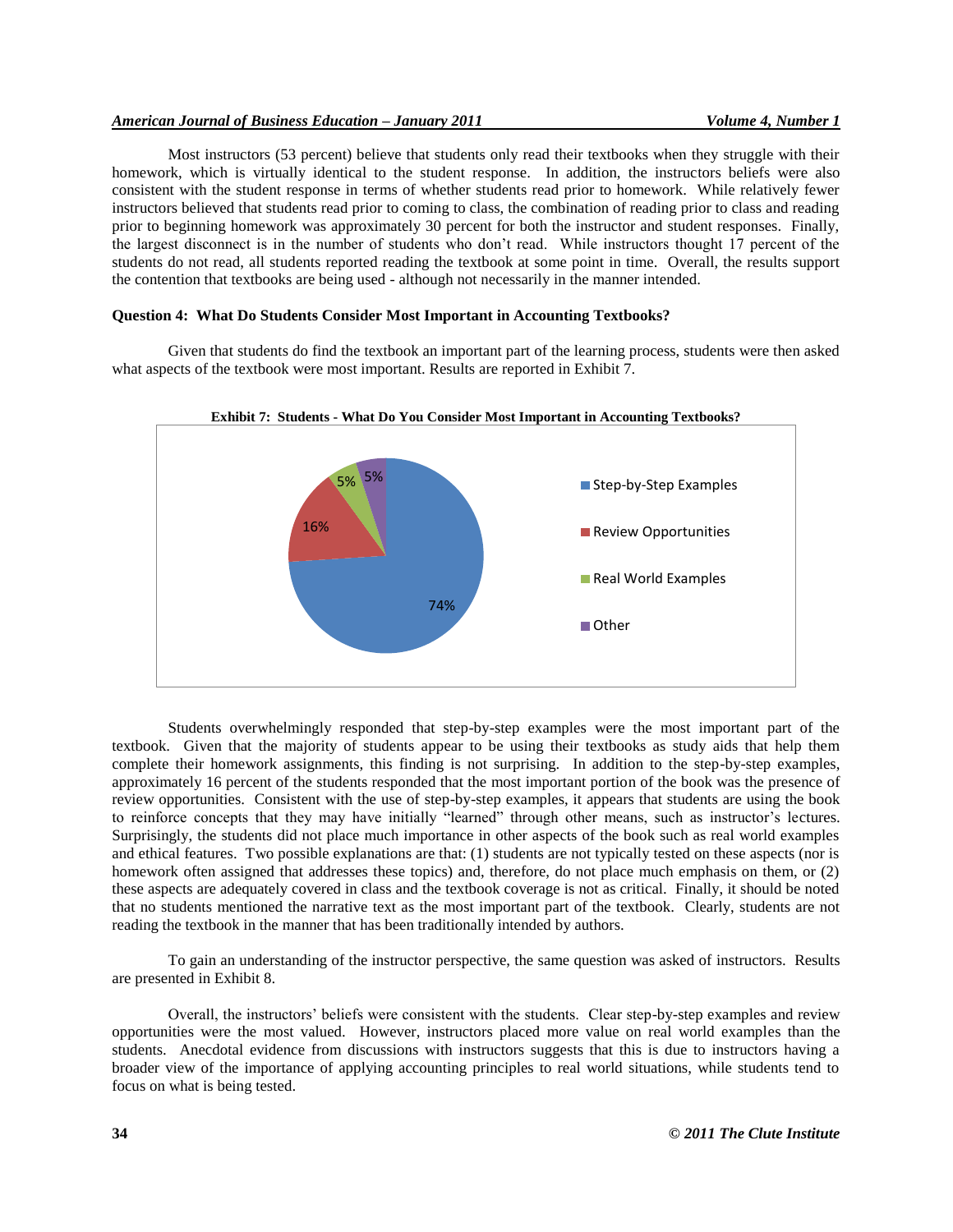

## **IMPLICATIONS AND CONCLUSIONS**

The results of this survey of student reading behavior indicate that students approach textbooks differently from the traditional notion that many instructors encourage. The traditional approach advocated in the literature is to "shape" the student by encouraging good reading habits, such as:

- reading with an objective to understand versus skimming the material
- establishing a reading purpose and self-monitoring of reading to stay on course
- re-reading and reviewing the textbook immediately when confronted with difficulty and confusion
- reading early, not only immediately prior to exams

While these type of activities are certainly traits of academically successful students, this advice is not followed by a majority of students.

The evidence presented above suggests that students value textbooks, but that they primarily use them as a source of examples and descriptions to help them complete homework. In short, students do not appear to be reading textbooks, but referencing them. Therefore, in addition to encouraging better reading habits, instructors and authors of textbooks can also attempt to meet the student on a common ground that both agree upon. Both instructors and students find that completing homework is critical to success in accounting. With a common starting point of helping the student complete their assignments, instructors may be able to redirect their efforts to increase the chance for student success.

With regard to textbook authors and publishers, they should consider designing textbooks and features that reflect how students are actually using the book. For example, highlighting key review concepts and providing clear examples that illustrate these concepts will better help students locate the material that is most relevant to solving the homework problem. For students who need more help than the examples provide, the traditional narrative text that surrounds the example will be easily accessible. In summary, making material in the text easier for the students to reference should enable them to complete their assignments. With this help, the instructor may find that more time is available during lectures to explore higher level concepts and analyses.

Instructors should continue to encourage students to develop better reading habits. However, instructors should also tap into the students' desire to simply complete their assignments. For example, by assigning relatively simple exercises that are due prior to class discussion of a topic, the students will be forced to explore the relevant portions of the text. With the help of redesigned textbooks (as discussed in the previous paragraph), the students should be able to accomplish this with a minimal amount of frustration. Future assignments can then build on both the lecture and the students' prior work to address more complex issues.

#### *© 2011 The Clute Institute* **35**